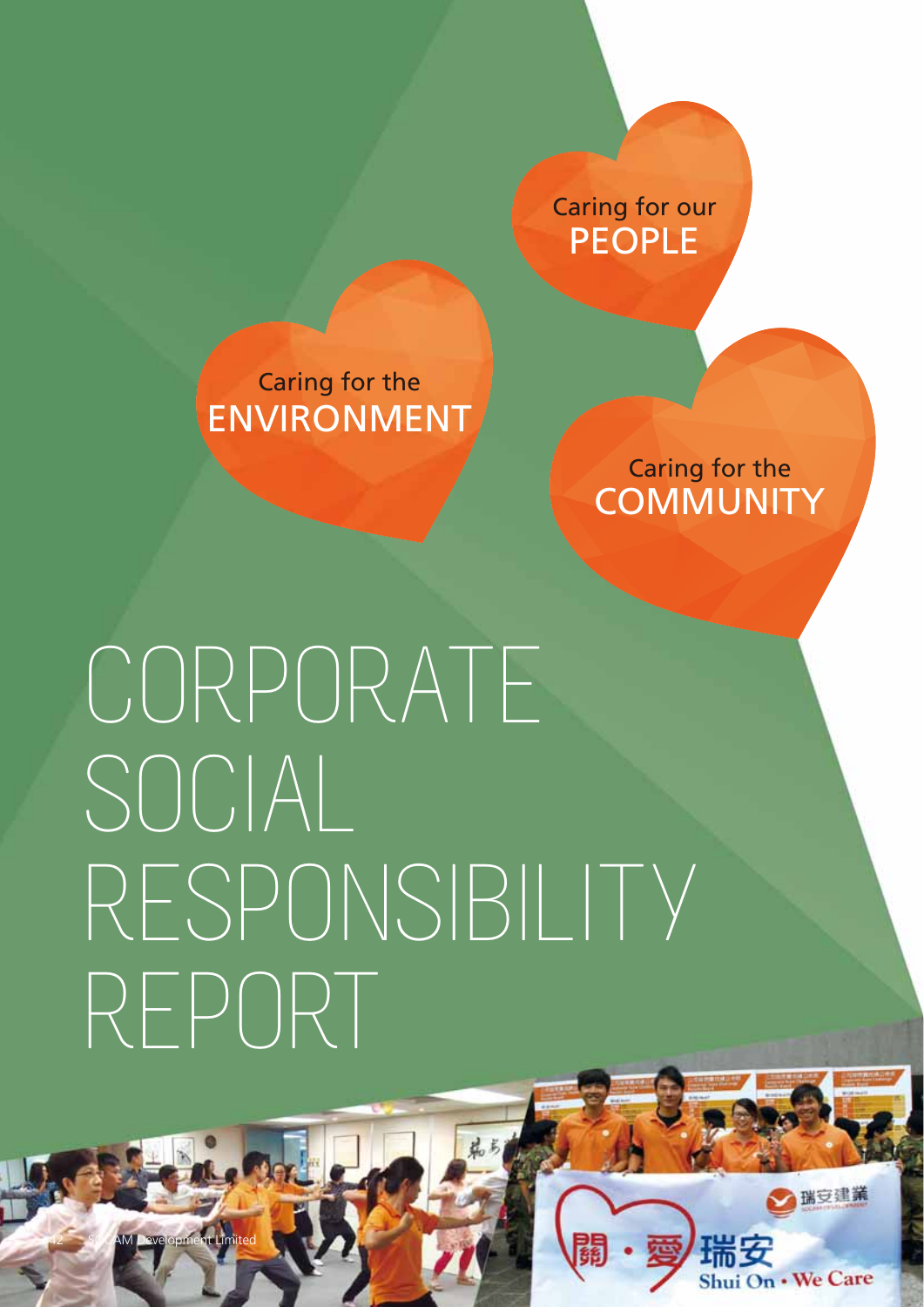# Shui On • We Care

SOCAM's principal areas of operation are in property development and cement production in the Chinese Mainland, and construction in Hong Kong. Each makes a heavy demand on the use of materials and throws up particular challenges in areas such as emissions and workplace safety. The Company diligently employs and monitors the necessary measures to minimise our environmental footprint and promote on-site safety.

SOCAM invests in training and compliance in best practice sustainability solutions, is an earlyadopter of modern thinking on waste management and resource use and regularly conducts both internal and external audits to measure results. We seek to strengthen efforts in use of resources and environmental sustainability and meet ever more stringent targets every year based on stringent Key Performance Indicators.

Site safety is a major priority, an area in which, year after year, SOCAM by far outperforms industry standards. Our care and support for all staff extends to promoting their overall wellness, personal growth, skill sets and opportunities for career advancement.

The Group is ever aware of our role as a corporate citizen and seeks ways we can contribute and participate in the communities where we operate. Our goal is to make small but significant differences to the lives of many, particularly the disadvantaged young and the elderly.

In 2013, the Group's commitment to corporate social responsibility gained recognition once again as SOCAM and its four subsidiaries were awarded Caring Company Logo by The Hong Kong Council of Social Service, for the seventh consecutive year.

> ш n.  $Q_{\overline{1}}$

> > $\sqrt{2013}$  43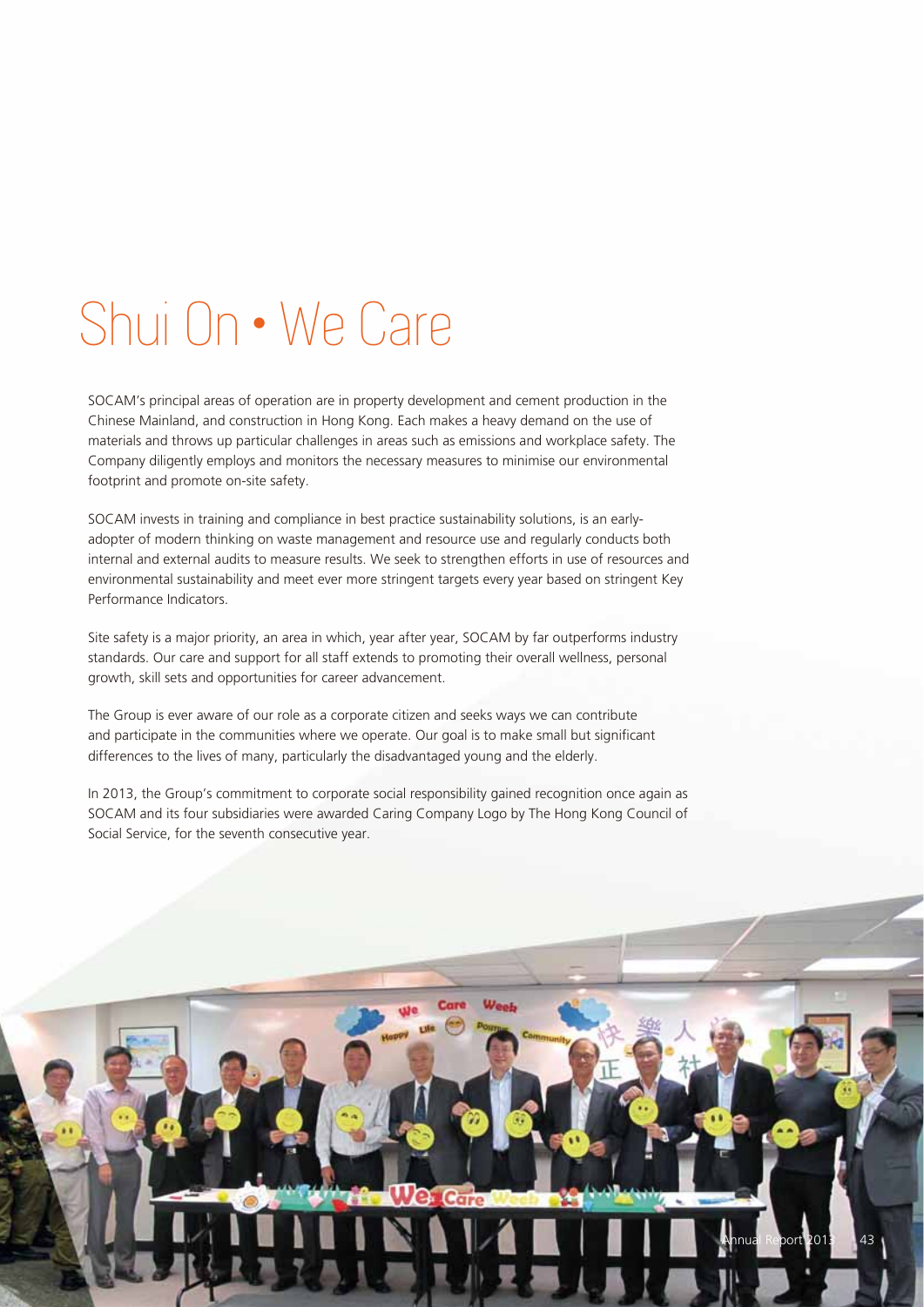# Progress Highlights of 2013



| <b>Supporting Youth</b><br>Development                                          | • Po Leung Kuk – Energetic Youth Club<br>• The Hong Kong Federation of Youth Groups - 'Travel Mission' project<br>• Hong Kong Sea Cadet Corps - overseas exchange programme<br>• Child Development Matching Fund - poverty alleviation programme                                                                                                                         |
|---------------------------------------------------------------------------------|--------------------------------------------------------------------------------------------------------------------------------------------------------------------------------------------------------------------------------------------------------------------------------------------------------------------------------------------------------------------------|
| Corporate Support in<br><b>Charitable Events</b>                                | • The Community Chest of Hong Kong Corporate and Employee's Contribution Scheme<br>• MTR Hong Kong Race Walking<br>• The Standard Chartered Hong Kong Marathon                                                                                                                                                                                                           |
| Volunteering $-$<br>Supporting the Elderly<br>and Low-income<br><b>Families</b> | • In Hong Kong, 20 events were organised with 121 volunteers for 2,623 serving hours<br>• In Sichuan, support was offered to the Lushan earthquake and donations were raised for the<br>affected students<br>• In Guizhou, paid visits to the elderly who live alone, and provided daily necessities<br>• In Beijing, donating multi-media educational tools to a school |



| <b>Conducting Carbon</b><br>Emissions audit | • Commissioned a professional consultant to measure for greenhouse gas emission for corporate<br>office and four construction sites                                                                                                                                                                  |
|---------------------------------------------|------------------------------------------------------------------------------------------------------------------------------------------------------------------------------------------------------------------------------------------------------------------------------------------------------|
| <b>Green Certifications</b>                 | • Shui On Construction was accredited with ISO50001 in Energy Management<br>• Construction project "Energising Kowloon East Office" received Platinum rating in BEAM Plus<br>version 1.1<br>• Public housing project in Yuen Long obtained Platinum rating (Provisional) in BEAM Plus<br>version 1.2 |
| Green Engagement                            | • Implementation of energy and paper saving and water recycling in the workplace<br>• Conduct Eco Tour with employees<br>• Recycling campaigns at offices and construction sites                                                                                                                     |



| Health and Safety         | • Participated in the Pilot Scheme of Cooling Vest Promotion jointly organised by Labour<br>Department and Occupational Safety & Health Council           |
|---------------------------|-----------------------------------------------------------------------------------------------------------------------------------------------------------|
| Work-life Balance         | . Workplace Health and Wellness Series including Healthy Drinks & Fruits Day, free Body Check<br>and Healthcare Seminars<br>• Launching of 'We Care' week |
| Learning &<br>Development | • Lunch & Learn Series, learning programmes for personal growth                                                                                           |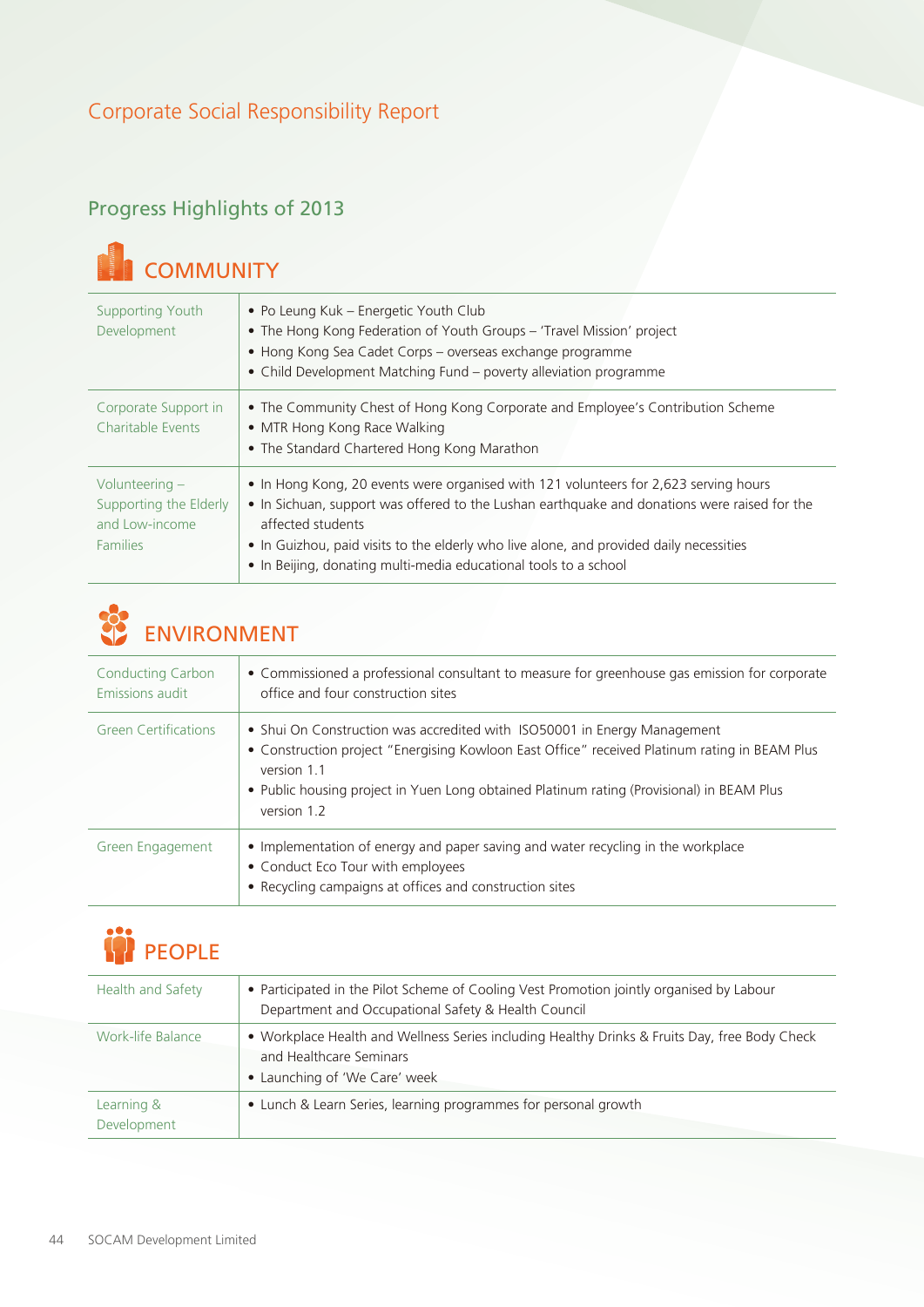# Caring for the **COMMUNITY**

As a responsible corporate citizen, SOCAM's investment in the community takes into account specific societal needs; ways in which we can focus the areas and nature of our contributions. These contributions encompass corporate cash donations and the simple gift of time and concern for others in the long tradition of the

Shui On 'We Care' spirit. SOCAM<br>employees pool a wealth of life ar<br>work experience to benefit the wii<br>community.<br>The Shui On Seagull Club, our<br>employee-run association formed<br>1982, works hand-in-hand with ch<br>organisations employees pool a wealth of life and work experience to benefit the wider community.

The Shui On Seagull Club, our employee-run association formed in 1982, works hand-in-hand with charity organisations in both Hong Kong and

| <b>Employee Volunteering</b>       | 2012  | 2013  |
|------------------------------------|-------|-------|
| No. of staff participation         | 466   | 468   |
| No. of employee volunteer hours    | 2.679 | 3.444 |
| No. of charity leave taken (hours) | 891   | 792   |
|                                    |       |       |

#### 2013 Voluntary Service Hours: 3,444



Increase on<br>previous year

Mainland China to ensure donations of time and money make a direct positive impact on the lives of the most deserving. Throughout, the Seagull Club receives welcome corporate support. The Company promotes outreach activities during the working week under SOCAM's Community Service Leave Policy. In 2013, this helped to boost our voluntary service time to 3,444 hours, an increase of 28% over the previous year.

# Caring for the Elderly and Low Income Families

Caring for the elderly is a growing concern in Hong Kong and the Chinese Mainland. SOCAM partners with charitable organisations to build outreach relationships such as home visits and festive gatherings for our older citizens, particularly those living alone.

Our volunteers devote their time to making regular home visits to offer soup and nourishing food, to lend a sympathetic ear and offer help and advice on any problems they face, and help organise outings for the elderly to foster a sense of community. We also help support lower-income

families and the disabled as we participate in outings and events, including overnight camping.

In Mainland China, SOCAM personnel reach out to the elderly through home visits and the provision of daily necessities. In the aftermath of the Lushan earthquake in Sichuan in April 2013, volunteers from our Chengdu and Chongqing offices

raised funds and visited affected areas in a team effort to help schools return to normal daily lessons and provide learning materials. We work with the Chi Heng Foundation to assist children from AIDS impacted families, in sponsoring educational opportunities and university students' summer camps and help reduce their feeling of isolation from wider society.



Visit to the elderly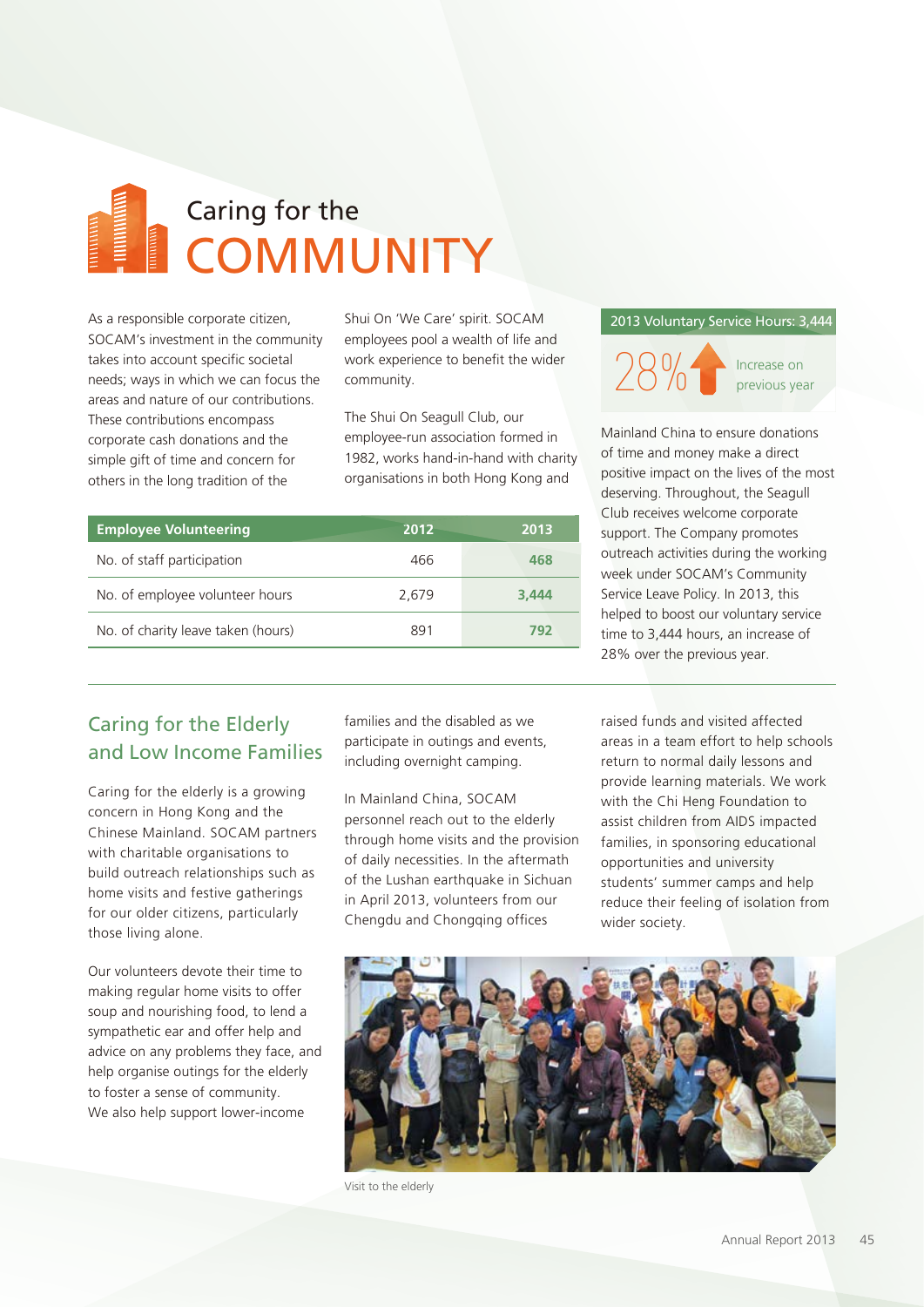### Youth Development

We invest time and resources in the younger generation, in order to promote learning and self-confidence for the betterment of an individual's values and opportunities and for the benefit of the wider community in the years ahead. Continuity in involvement is critical particularly in areas where we support mentoring programmes for the young and providing opportunities for joining exchange opportunities to broaden their horizons through travel.



Story-telling activity for children with dyslexia

#### Programme Highlights



Mentorship programme with Po Leung Kuk

- The Group is one of the founding sponsors of Po Leung Kuk Energetic Youth Club which is dedicated to promoting initiative, creativity and a healthy lifestyle in the young. It engenders a sense of responsibility and provides work skills to prepare for life ahead. SOCAM executives have been active in mentorship programmes with Po Leung Kuk.
- We are in the third consecutive year of sponsoring cadets of the Hong Kong Sea Cadet Corps in participating in youth exchange programmes to places such as Singapore and the United Kingdom. Such cultural exchange helps to broaden participants' outlook and develop selfconfidence.
- SOCAM sponsored a travel programme organised by the Hong Kong Federation of Youth Groups that invites participants to submit proposals for creative ideas to fulfill a social mission during a fully-subsidised overseas trip. In December, a group of students visited Cambodia to convey the message 'Growing with Fun' that involved designing activities for children from Cambodian orphanages. Our 'We Care' spirit helped these young people from Hong Kong spread the message of concern and help for those with fewer life advantages than themselves.
- We also sponsored the Child Development Matching Fund for its poverty alleviation programme to encourage youth to make monthly savings.

SOCAM provides summer internship programmes to give young people opportunities to develop practical work experience. Orientation is organised to help them familiarise with day-to-day operations and the spirit of co-operation towards a common project goal. In 2013, 21 students interns were recruited from various universities to join the programme, plus 13 from the Construction Industry Council Training Academy.



Sponsor for the 'Travel Mission' Project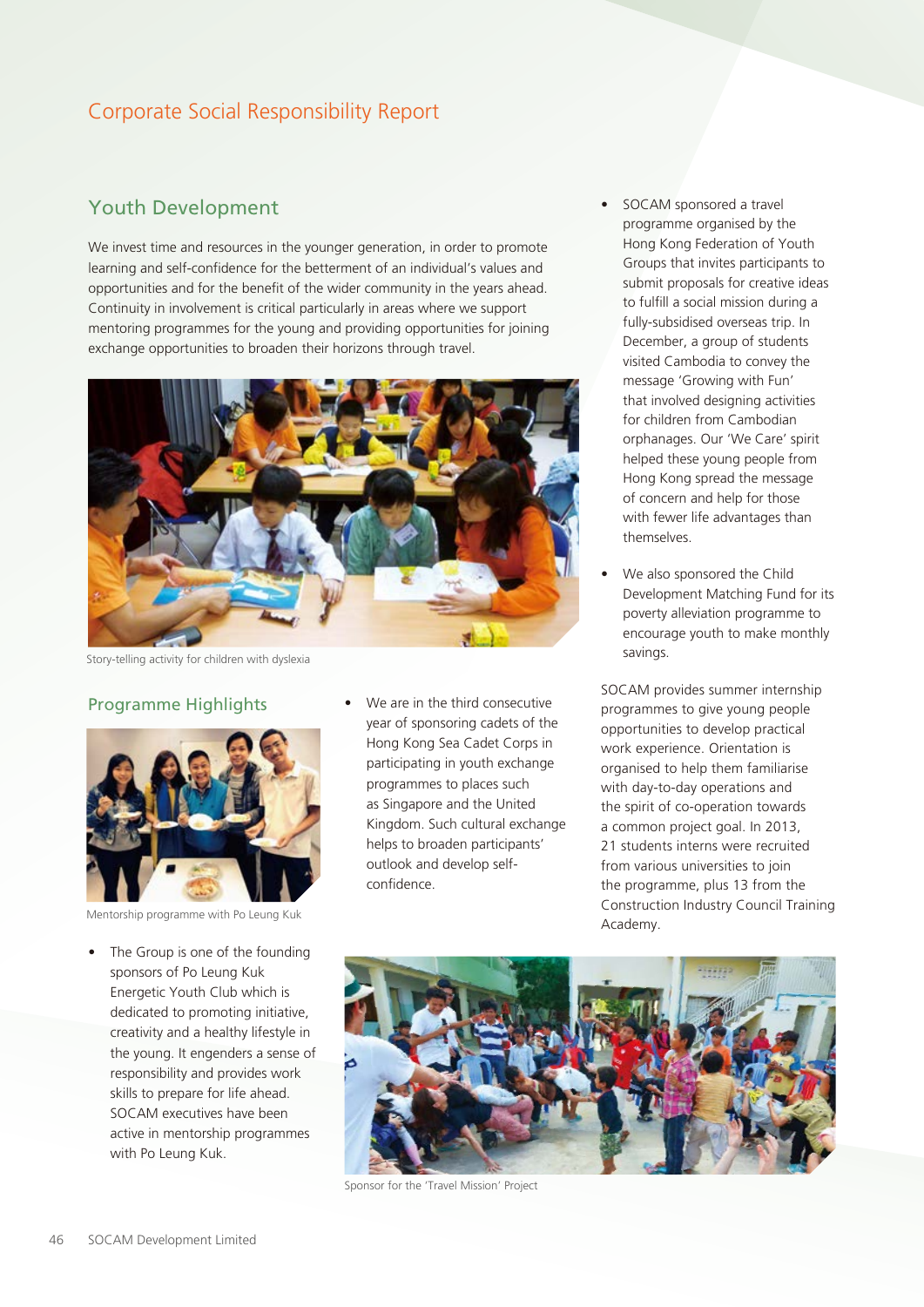

Environmental management is core to SOCAM's business strategy and practices, particularly in building design and operation and on-site construction methods. As a major construction company in Hong Kong, we continued to seek ways to further minimise the environmental impact of all our operations, across all disciplines.

The Company has for many years been a first adopter of new methodologies that bring about a measurable improvement in conservation of energy and natural resources, waste management and emissions reduction. In the past year we have gone a step further in reinforcing monitoring procedures by introducing third-party auditing of our carbon footprint.

# Carbon Emission



Environmental sensitivity in reducing greenhouse gas (GHG) emissions, measurable by quantifying the extent of our carbon footprint in

relation to works in progress, our building design and general office practices, particularly needs expert assessment. To this end, in 2013, the Company obtained annual ISO 14064 certification which specifies principles and requirements for quantifying and reporting GHG emissions. The scope of verification includes physical infrastructure, activities, technologies and processes of corporate office and four construction sites.



Major GHG emissions reduction measures implemented during the year so as to reduce our carbon footprint year-on-year include:

- Installation of energy efficient appliances such as T5 tubular fluorescent lighting and setting the central air-conditioning at 25°C. Prize-giving ceremony of the Considerate Contractors Site Award Scheme 2012<br>
Major GHG emissions reduction<br>
measures implemented during the<br>
year so as to reduce our carbon<br>
footprint year-on-year include:<br>
• Installation
	- Use of the three-colour bin system to facilitate recycling by waste composition.
	- Refueling with ultra-low sulphur diesel in all plant machinery to reduce pollution.
	- Regular maintenance of all site equipment to enhance operation performance, energy efficiency and life span.

| <b>Reported GHG Emission Data</b><br>(tonnes CO <sub>2</sub> e) | 2012     | 2013     |
|-----------------------------------------------------------------|----------|----------|
| Direct emissions                                                | 656.7    | 805.1    |
| Energy indirect emissions                                       | 2,271.3  | 1,237.7  |
| Other indirect emission                                         | 39.916.4 | 35,454.6 |
| Total                                                           | 42.844.4 | 37,497.4 |

SOCAM has achieved a 12% year-on-year reduction of the total figure calibrated to construction work in designated construction sites.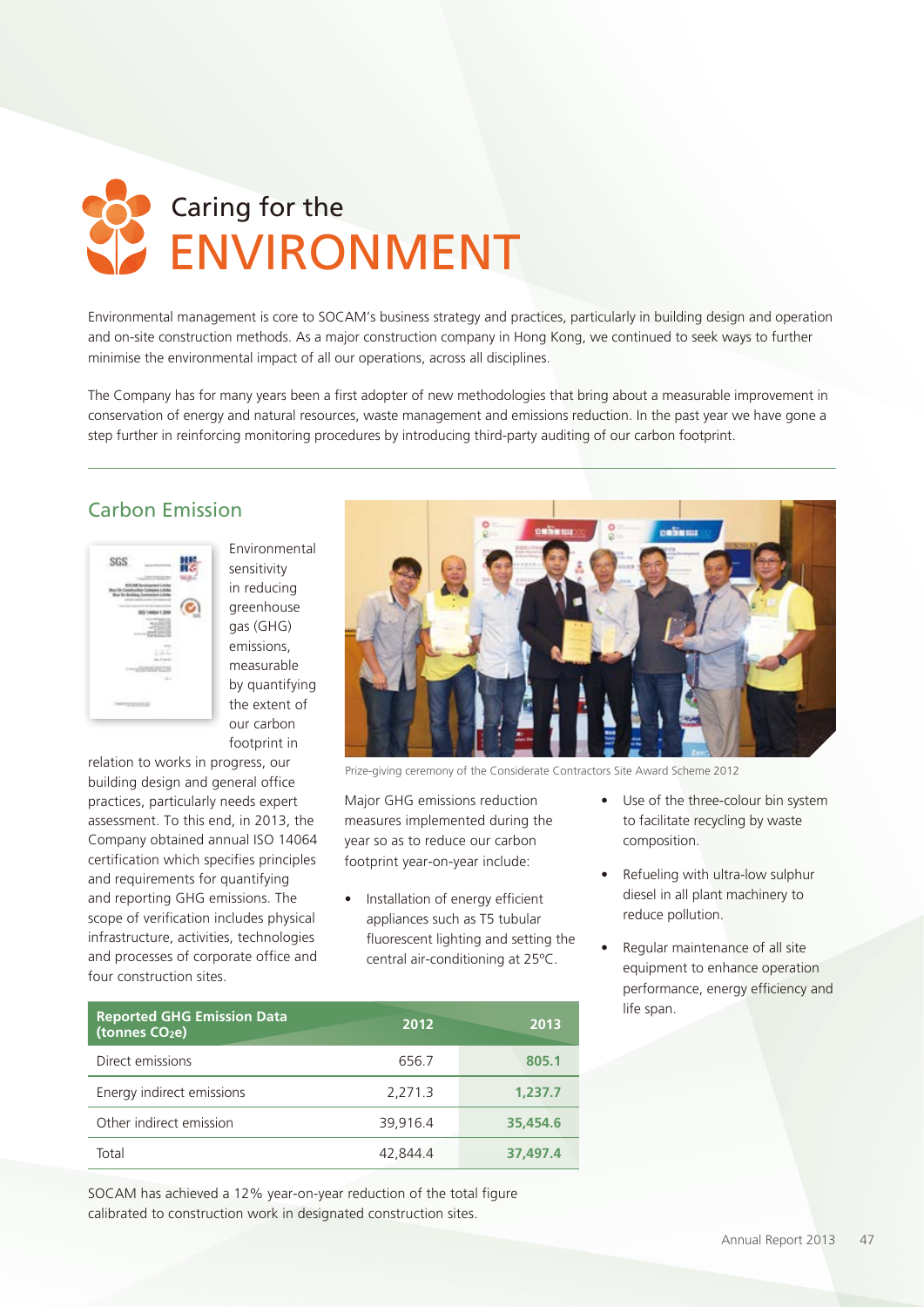#### Waste Management

To maximise the use of material resources, and significantly cut back on waste, SOCAM has in place an online platform for materials exchange between sites at different stages of the construction cycle.

Our use of aluminum slabform to reduce reliance on timber framework helps conserve forest resources. For example, two public housing projects of 33 storeys can save 52,000 square metres of timber framework by using aluminum. Some 70% of this slabform can be re-used on other

sites. We also save water by collecting sewage and waste water from construction sites and purifying it for grey-water reuse.

# Environmental **Certification**



During the year, our Energising Kowloon East Office construction project was completed and received Platinum Rating in the final

assessment under the BEAM Plus – Building Environmental Assessment version 1.1. To attain the final Platinum (the highest) rating, it's necessary to deliver a building that incorporates very significant contributions to sustainable development over a number of criteria. BEAM Plus for New Buildings includes innovative solutions for Water and Energy use, Indoor Environment quality and Site and Materials sensitivity.

To attain such recognition requires a range of planning, design, construction, operation and management decisions at an early stage of project development. SOCAM's next target is to achieve Platinum Rating for our construction of two towers of public housing in Yuen Long, a site area of 4,300 square metres. Plans for this have already obtained a Platinum Rating of Provisional Assessment under BEAM Plus version 1.2. The challenge is to meet these stringent environmental efficiencies based on a percentage reduction of traditional expectation.

#### Our goal:



# Green Education

Eco-friendly practices in the office and on-site are maintained through developing a culture of green thinking, and through education. SOCAM empowers employees and sub-contractors by enhancing their environmental awareness and knowledge of best-practice solutions through intranet, newsletters, inhouse seminars and site visits to view application in practice.

Construction work on a SOCAM project at Lung Yat Estate in Tuen Mun was completed in October 2013. Throughout the project, we worked closely with the Housing Department to implement working guidelines to ensure minimum impact on the neighbourhood and the integrity of existing trees and plants.

An environment protection slogan competition was held with full support from the Housing Department and

schools nearby. To create a green and present living environment, our construction arm held a community planting day; parents and students from the schools within the estate participated.

In the Chinese Mainland, staff of the Chengdu office organised a 'Green World Cup' with Chengdu's local government to promote environmental sustainability.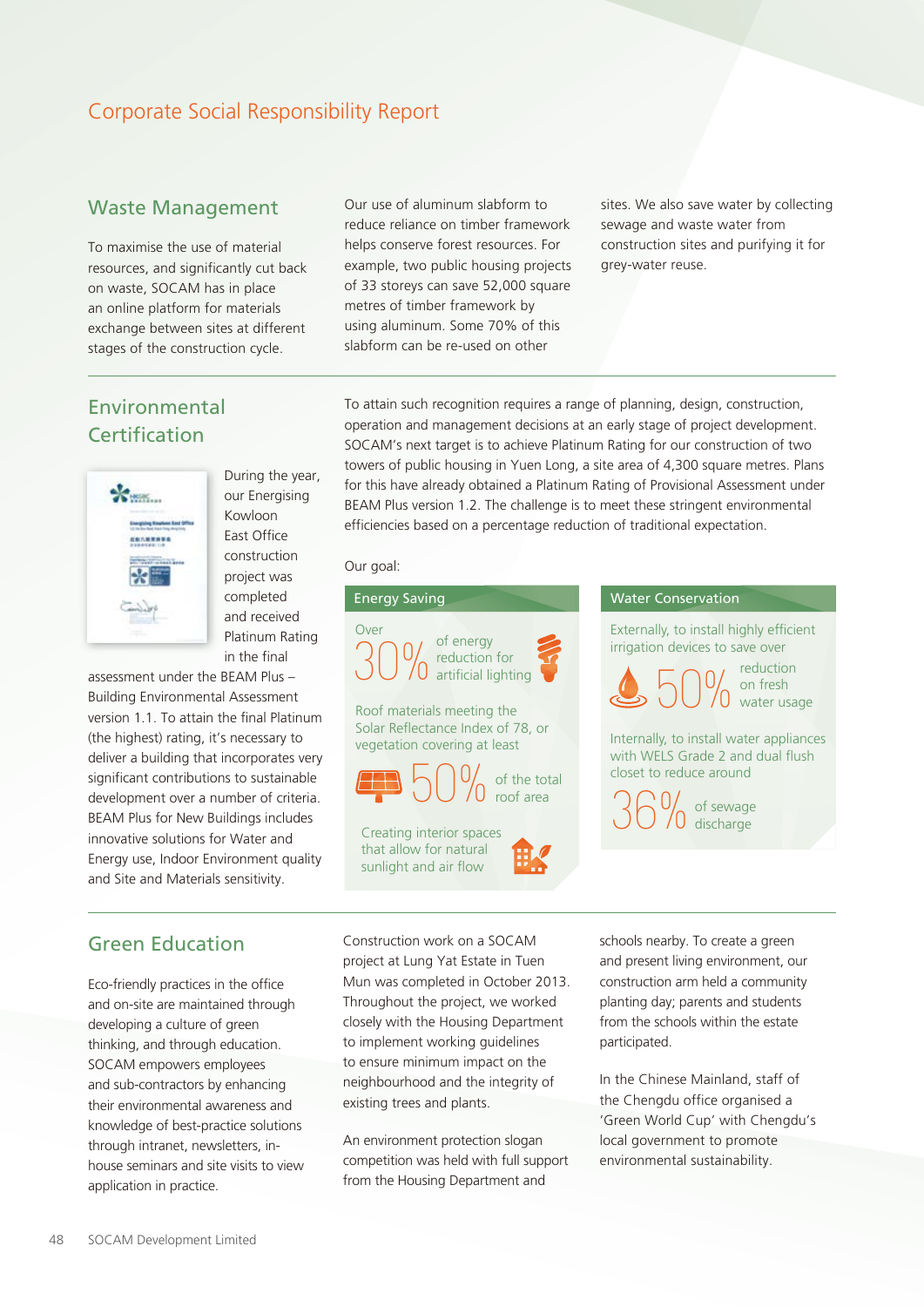# Caring for our PEOPLE



Fruits Day

Accident rate

### Putting safety above all

By instiling an all-encompassing safety culture in construction practices, we are constantly able to meet, even exceed, industry standards. In 2013, our construction division achieved the lowest accident rate in the past five years.



We extend our commitment to safety to subcontractors through organising annual Subcontractors' Safety Workshop and Target Seminar where subcontractors and their site management are invited to participate and share the latest best-practices and legislation in safety, environmental awareness, and the pursuit of quality construction outcomes. We arranged training classes for subcontractors' site supervisors and workers on site safety and worker management. In 2013, SOCAM dedicated a total of 53,360 man-hours to all aspects of safety.

During the year, we started our participation in the pilot of the Cooling Vest Promotion Scheme jointly organised by the Labour Department and Occupational Safety & Health Council. This initiative seeks to greatly reduce the risk of heat stroke of our workers. Further measures have also been taken at construction sites as precautions for heat stroke.

We strive to keep our safety procedures under constant review with the aim of achieving continuous We regard our employees as our greatest asset. At SOCAM, we are committed to developing their skills and sense of belongings and to creating a positive work environment. We put safety as a top priority. On a daily basis, SOCAM promotes overall wellness and encourages personal growth and work-life balance.



Cooling Vest Promotion Pilot Scheme

improvement, and maintain a rigorous Safety First policy primarily through the OHSAS 18001 accredited Safety and Health Management System. SOCAM's safety incentive system rewards safety model workers and we operate a yellow card/red card scheme as a disciplinary measure.



Construction Safety Forum and Award Presentation